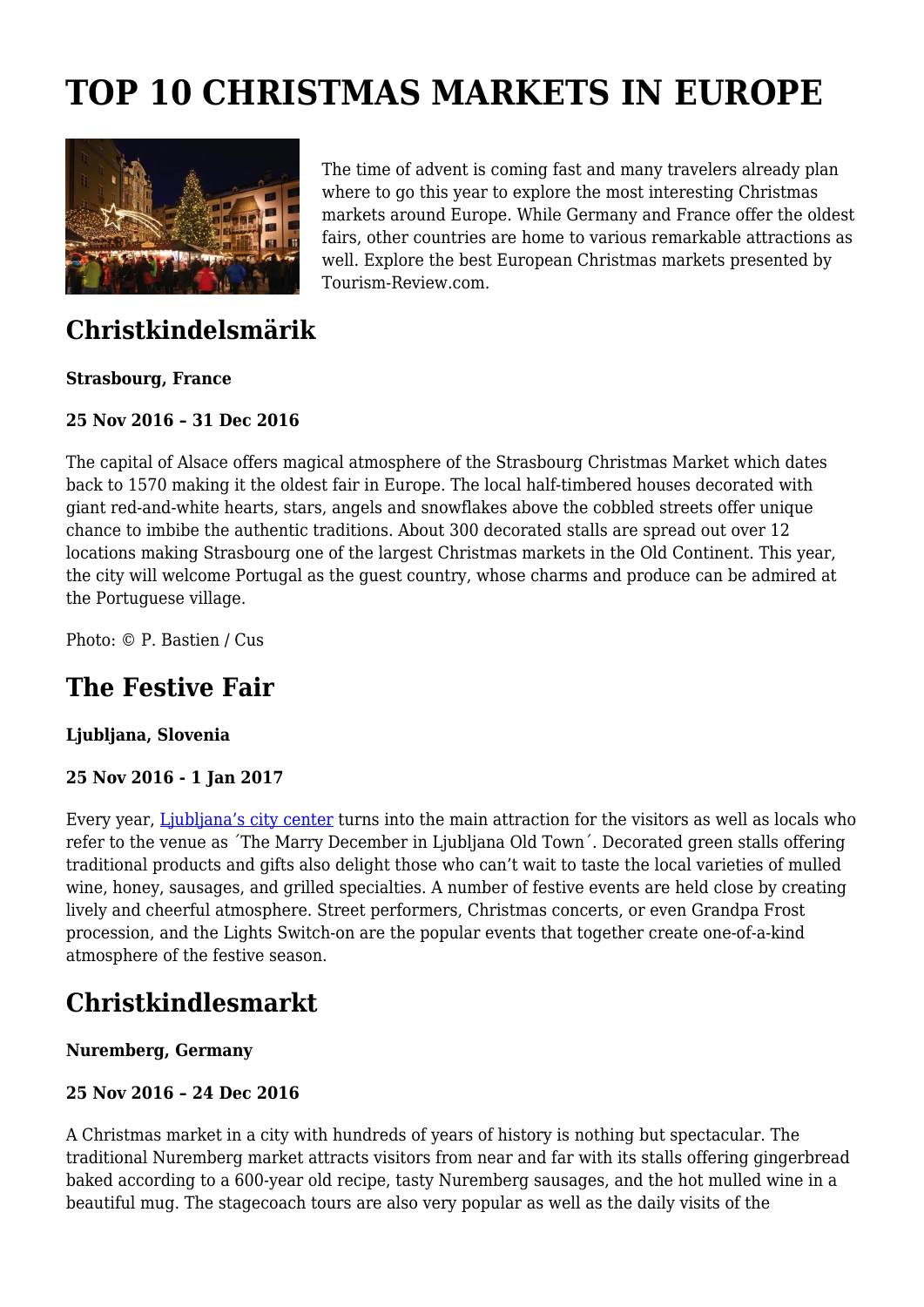Christkind, and the market of the sister cities.

Photo: © Steffen Oliver Riese

# **Innsbruck's Christmas Markets**

#### **Innsbruck, Austria**

#### **15 Nov 2016 – 6 Jan 2017**

Every advent, Innsbruck offers several markets ranging from the traditional one to the more modern version. Visitors can enjoy the romantic atmosphere of the market surrounded by medieval buildings in the Old Town. The market on the Maria-Theresien street on the other hand offers a sea of modern Christmas lights and an illuminated mountain crystal. The Marktplatz market is perfect for families with children as there are numerous events designed for the little ones including pony rides and a petting zoo. Innsbruck has something to offer to anyone.

# **The Dresden Striezelmarkt**

#### **Dresden, Germany**

#### **24 Nov 2016 – 24 Dec 2016**

The Dresden Striezelmarkt is Germany's oldest Christmas market, and offers a blaze of lights, Christmas music, and traditional Saxon treats of the holiday season. The baroque city organizes eleven different markets including those with merry medieval atmosphere to the charm of Hüttenzauber. The traditional markets present many of the customs stemming from local industries like mining, woodworking and pottery.

### **Lille Christmas Market**

#### **Lille, France**

#### **18 Nov 2016 – 30 Dec 2016**

During the advent, the whole town is covered by a huge crown of garlands. Lille's Christmas market is, according to experienced travelers, a gourmet's delight. Vin chaud (mulled wine), nougat, gingerbread, and pommes d'amour (toffee apples) are the most popular specialties offered at the 80 wooden chalets dotted around Place Rihour. Visitors seeking more chic gifts should explore the numerous boutiques in and around the area.

### **Moscow Christmas Festival**

#### **Moscow, Russia**

#### **16 Dec 2016 – 12 Jan 2017**

Moscow opens 34 Christmas fairs each year so there is plenty to choose from for the visitors. One of the highlights of the Moscow's Christmas market is a huge glowing ball decorated with 9.5 km of LED lights – the biggest Christmas bauble in Russia. It is set on Manezh square, where the 17-meter high Christmas tree can be found as well. Another attraction is an extensive maze with exhibitions